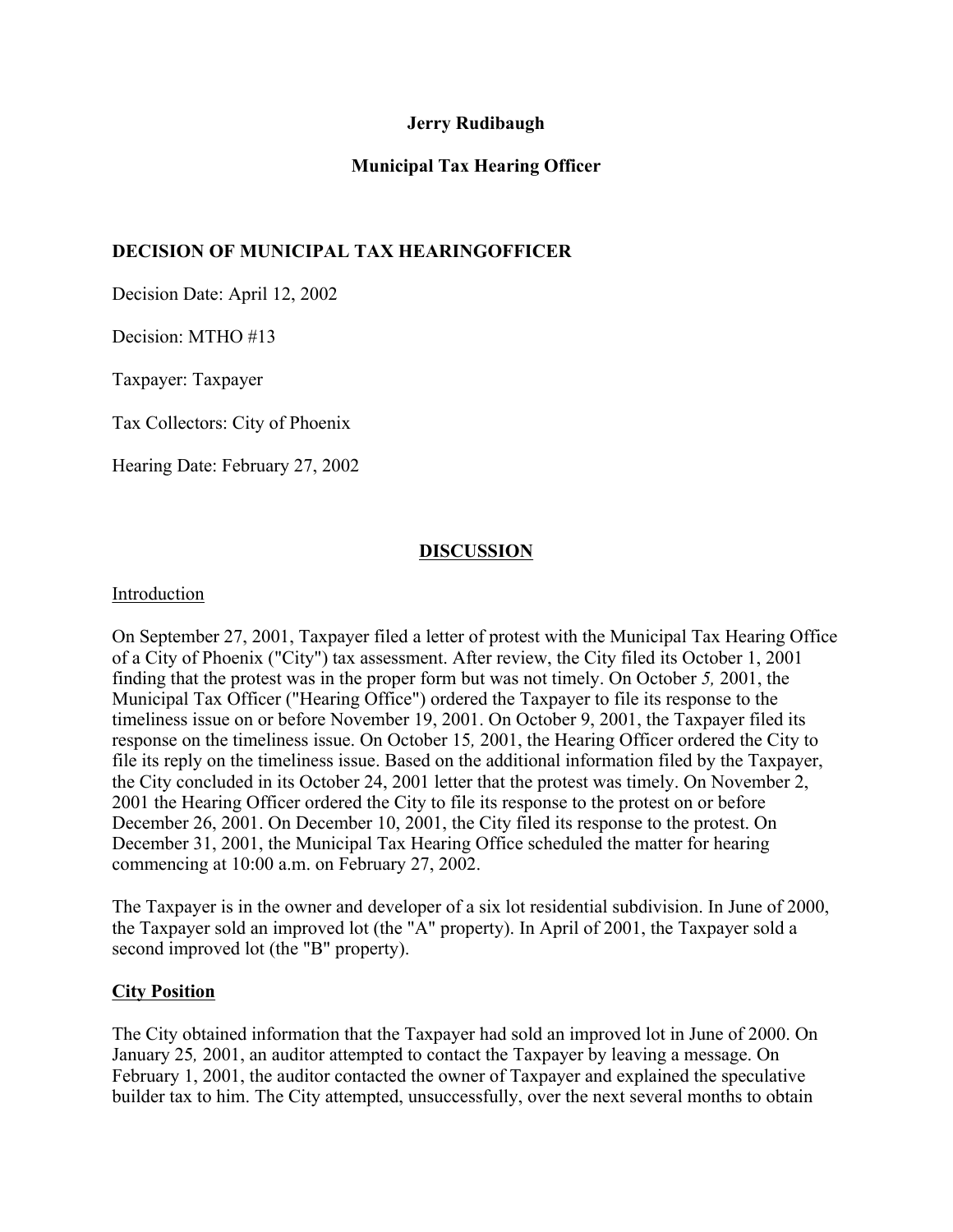needed documentation from the Taxpayer in order to complete its audit. On April 9, 2001, the City sent a certified letter to the Taxpayer requesting needed documentation be sent to the City no later than April 24, 2001. The City received no response so they utilized the Affidavit of Property Values from Maricopa County to arrive at their assessment, which was then mailed to the Taxpayer.

The City assessed the two sales pursuant to Phoenix City Code Section 14-416(a)(1) ("Section 416") which provides that "the gross income of a speculative builder considered taxable shall include the total selling price of improved real property at the time of closing of escrow or transfer of title". Because the Taxpayer was not aware of the speculative builder tax at the time of the sale of the "A" property, the City did not assess any penalty in addition to the tax assessment. However, the City concluded the Taxpayer was fully aware of the speculative builder tax at the time of the sale of the "B" property. For that reason, the City assessed a penalty for failure to file when due pursuant to Phoenix City Code Section 14-540 (b)(1) ("Section 540 (b)(1)) and a penalty for failure to pay the tax when due pursuant to Phoenix City Code Section 14-540 (b)(2) ("Section 540 (b)(2)") on the "B" sale.

### **Taxpayer Position**

The Taxpayer asserted that he was not aware of the speculative builder tax at the time he sold the "A" property. According to the Taxpayer, he had asked both North American Title Agency and Capital Title Agency (collectively hereafter referred to as "Title Agencies") if there was any City tax on the sales of property. The Title Agencies informed the Taxpayer that they did not have knowledge of a City's builder tax. Further, the Taxpayer asserted that at no time during the development review process with the City was there any mention of a tax license requirement or a builder's tax. As a result, the Taxpayer requested that the tax not be enforced on the sale of the "A" property.

In March of 2001, the Taxpayer was contacted by the City regarding the tax on the sale of his improved property. While the sale of the "B" property was not completed until April of 2001, the Taxpayer asserted that he still did not fully comprehend the tax at that time. Consequently, the Taxpayer requested a waiver of the penalties assessed on the "B" property sale.

#### **ANALYSIS**

Section 416 requires that the total selling price from the improved real property at the time of closing of escrow or transfer of title to be taxable gross income of a speculative builder. While the Taxpayer was not aware of this tax at the time of the sale of the "A" property, the tax must still be paid. Otherwise, those businesses that were aware of the law and paid the taxes would be placed at a disadvantage.

Because the Taxpayer was unaware of the law at the time of the sale of the "A" property, the City concluded the Taxpayer had reasonable cause for not filing returns or timely paying taxes. For that reason, the City did not impose any penalty on that sale. The City had discussions with the Taxpayer beginning in February of 2001 regarding the speculative builder tax. For that reason, the City assessed penalties pursuant to Section 540(b)(1*)* and (2) for failure to file and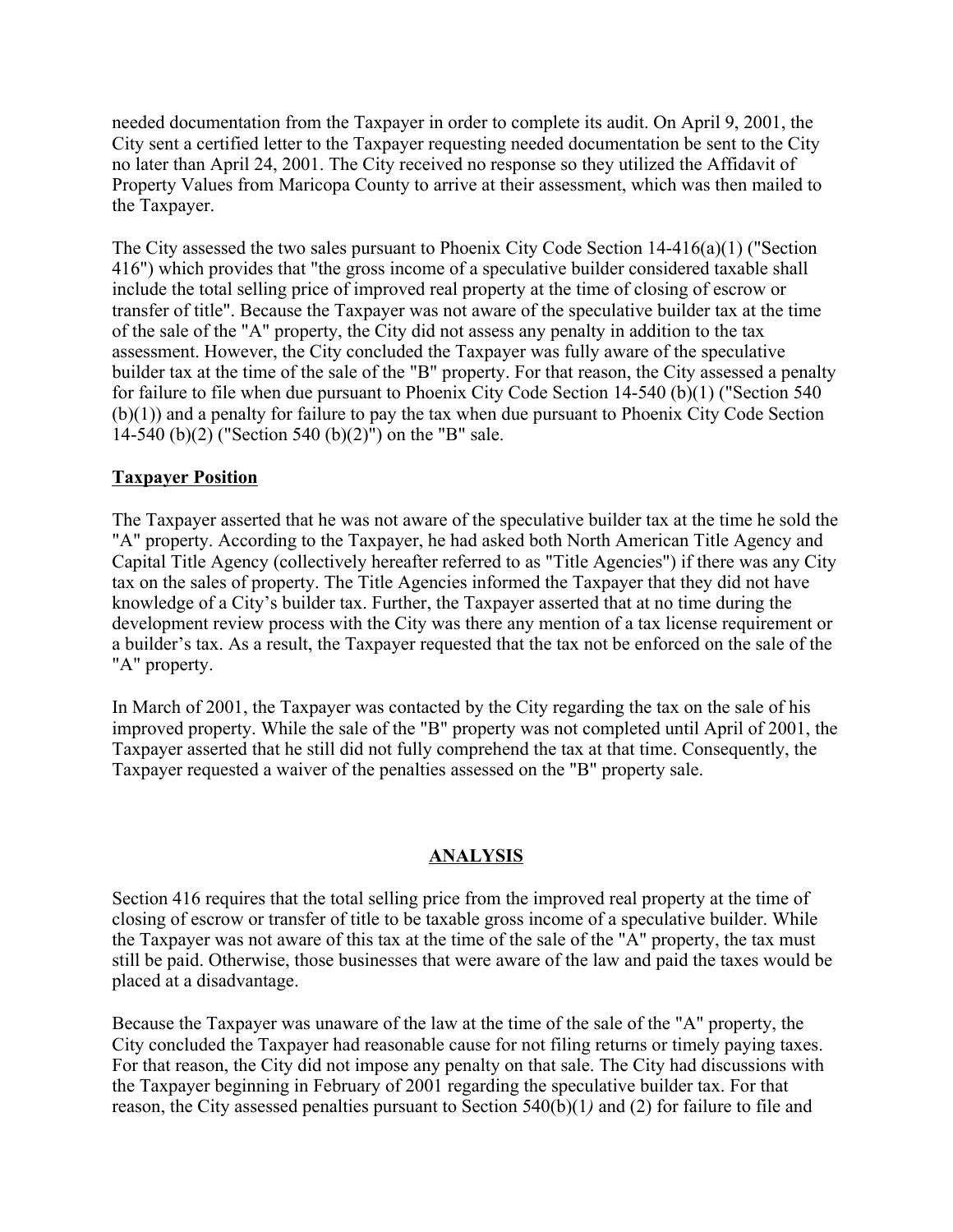failure to pay taxes when due on the second sale that occurred in March of 2001.

While the City did have discussions with the Taxpayer prior to completion of the sale of the "B" property, we note that the discussions were within a month or two of the sale completion date. Further, the Taxpayer testified under oath that he was still confused by the tax. Because of

the advice the Taxpayer had received from the Title Agencies, as well as the fact that no mention was made of the tax during the development review process, the Hearing Officer concludes that the Taxpayer would still have had reasonable cause for failure to file and pay taxes at the time of the "B" sale.

Based on all the above, the Taxpayer's protest of the speculative builder tax is denied, and the Taxpayer's protest of the penalties on the "B" sale is granted.

## **FINDINGS OF FACT**

1. On September 27, 2001, Taxpayer filed a letter of protest of the City Tax **Assessment** 

2. On October 1, 2001 the City filed a finding that the protest was in the proper form but was not timely.

3. On October 9, 2001, the Taxpayer filed its response on the timeliness issue.

4. Based on the additional information filed by the Taxpayer, the City concluded in its October 24, 2001 letter that the protest was timely.

5*.* On December 10, 2001, the City filed its response to the protest.

6. The matter was set for hearing commencing on February 27, 2002.

7. Taxpayer is the owner and developer of a six lot residential subdivision.

8. In June of 2000, the Taxpayer sold an improved lot (the "A" property).

9. In April of 2001, the Taxpayer sold a second improved lot (the "B" property).

10. The Taxpayer was not aware of the speculative builder tax at the time he sold the "A" property.

11. The Title Agencies informed the Taxpayer that there was no City tax on the sale of his properties.

12. On February 1, 2001, the City contacted the Taxpayer and explained the speculative builder tax to him.